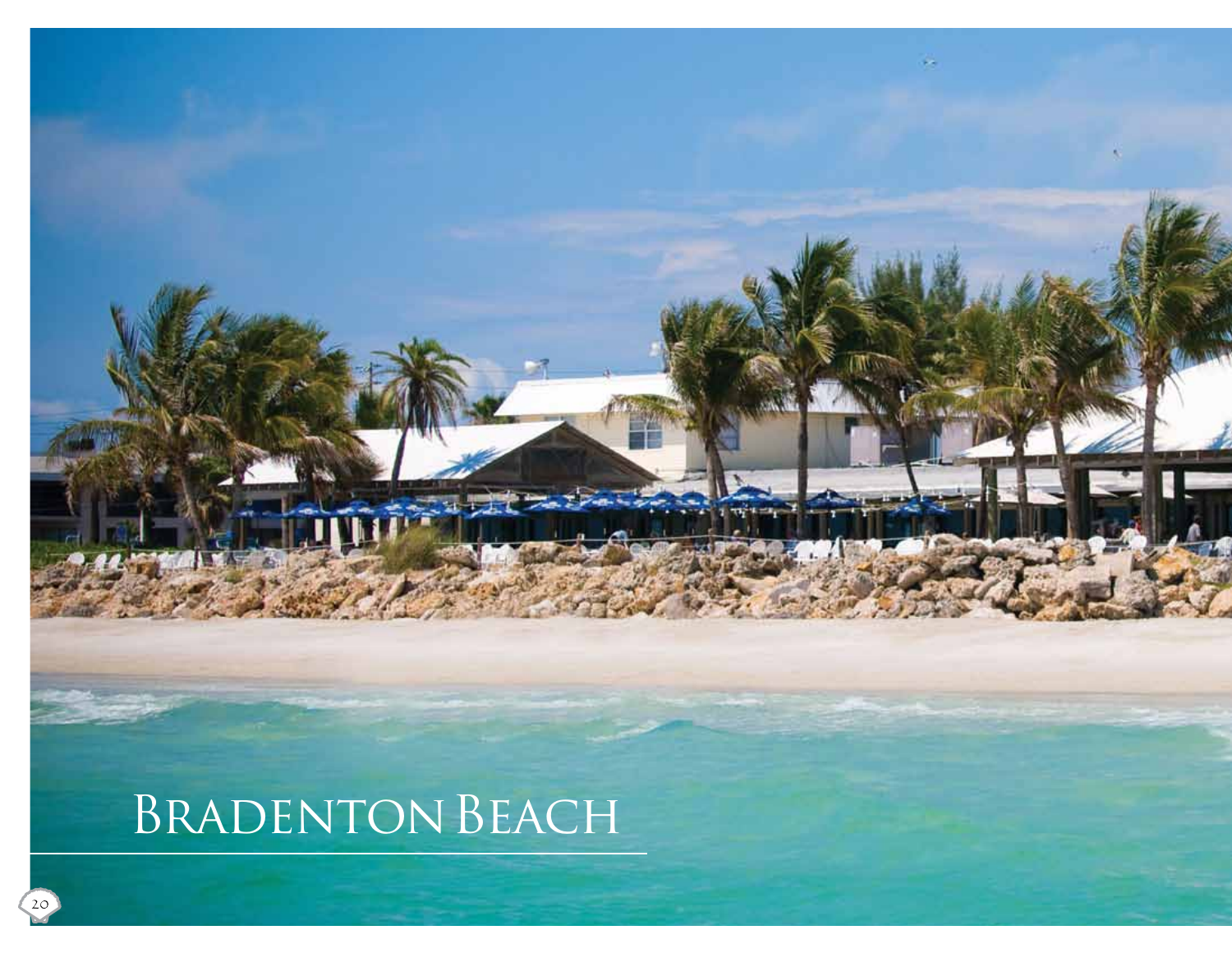

## **Bradenton Beach**

# **Community Snapshot**

**W.A.V.E.S.:** Waterfronts: Accessible, Viable, Ecological, **Sustainable** 

**VISION:** "Bradenton Beach is a small, friendly island community that values the civic pride of both permanent and seasonal residents, maintains its "Old Florida" charm, and respects its bountiful natural resources. History, hospitality and spirit are the hallmarks of our thriving waterfront, offering ease of mobility by land and sea."

### **DESIGNATION:** 2005

**APPLICANT:** City of Bradenton Beach

**STATUS:** Active; meets at least once a month. The W.A.V.E.S. Committee combined with the Scenic Highway Committee in 2007 to become Scenic WAVES.

**PARTNERS:** Scenic Highway; CRA; Island Chamber of Commerce; Manatee County' FDOT; Manatee/Sarasota MPO; Sarasota Bay Estuary Program; Historic Bridge Street Merchants Association; Anna Maria Island Historical Society; FWCC.

**KEY ACCOMPLISHMENTS:** Visitor's Guide; Cloth Bag Project; parking master plan; "Enviroscape" traveling stormwater education program; "Trolley~Up" campaign; Eco Expo; gateway enhancement; shoreline restoration; installation of biodegradable "doggie bags" to reduce pet-waste runoff into the bay.

**FUTURE ENDEAVORS:** Recreational Boating Master Plan; Scenic Byways plan update; Communities for a Lifetime.

### **FLORIDA ASSESSMENT OF COASTAL TRENDS DATA:**

| <b>Number of Active Volunteers:</b> | -15           |
|-------------------------------------|---------------|
| <b>Public Dollars Contributed:</b>  | \$1.6 million |
| <b>Private Dollars Contributed:</b> | \$3.8 million |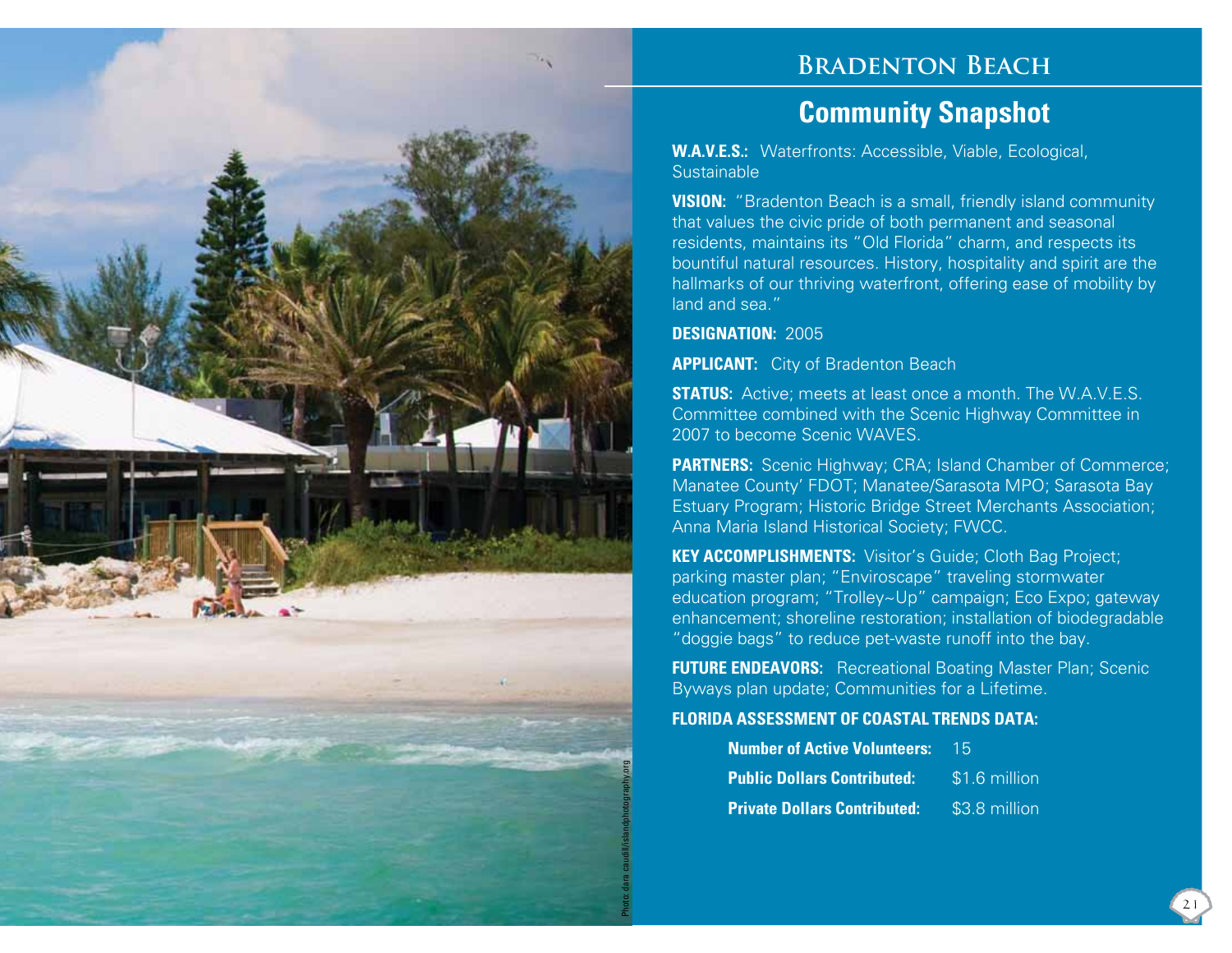# Bradenton Beach



### *No matter where you stand, you are never more than 350 feet from a waterway.*

The City of Bradenton Beach stretches four miles along the southern end of Anna Maria Island as a gateway to the Gulf of Mexico. Beach-goers head for the sugar sand beaches, and boaters ply the waters of Anna Maria Sound and Sarasota Bay. The community of some 1,500 persons is located in Manatee County and is known for tourism and beachside homes for permanent and seasonal residents.

The modern-day economy of the City is linked to tourism. The first hotel here was built in 1906. The community was accessible only by boat until 1922 when the first bridge was constructed between the mainland and the island. Originally known as Cortez Beach, Bradenton Beach eventually became the center of commerce on Anna Maria Island, sporting a grocery store, gas station, a dance hall, a bathhouse, and an inn. A portion of the original wooden bridge serves today as a community fishing pier – located at the end of the aptly named Historic Bridge Street.

### W.A.V.F.S. – THE FIRST WATERFRONTS COMMITTEE

The City of Bradenton Beach – the entire five square miles of the municipality – was designated as a Waterfronts Florida Community in 2005. The committee – known as W.A.V.E.S., an acronym for "Waterfronts: Accessible, Viable, Economical, and Sustainable"— worked with a program manager, who served

simultaneously as an elected official during the first two years of the partnership, to develop a vision, mission, and action plan.

The vision reflects the residents' intent to be known as "a small, friendly island community that values the civic pride of both permanent and seasonal residents, maintains its "Old Florida" charm, and respects its bountiful natural resources." Treasures and dreams identified in Bradenton Beach focused on access to the water and waterfront – by foot, boat, and automobile – and protection of natural resources and residential areas. The vision also considered "possible but undesirable futures;" including:

- We become a privatized, gated, unaffordable community with fewer permanent residents and less community pride and involvement;
- There has been a loss of historical structures and everything is brand new; and
- We don't want to drive down the street, can't see the water and can't tell we are in a beachfront community.

With technical assistance from DCA, W.A.V.E.S. designed and published a visitor's guide to the city, highlighting tourist attractions that focus on the natural amenities the community has to offer. The guide promotes bird, dolphin,



**Welcome to Bradenton Beach**